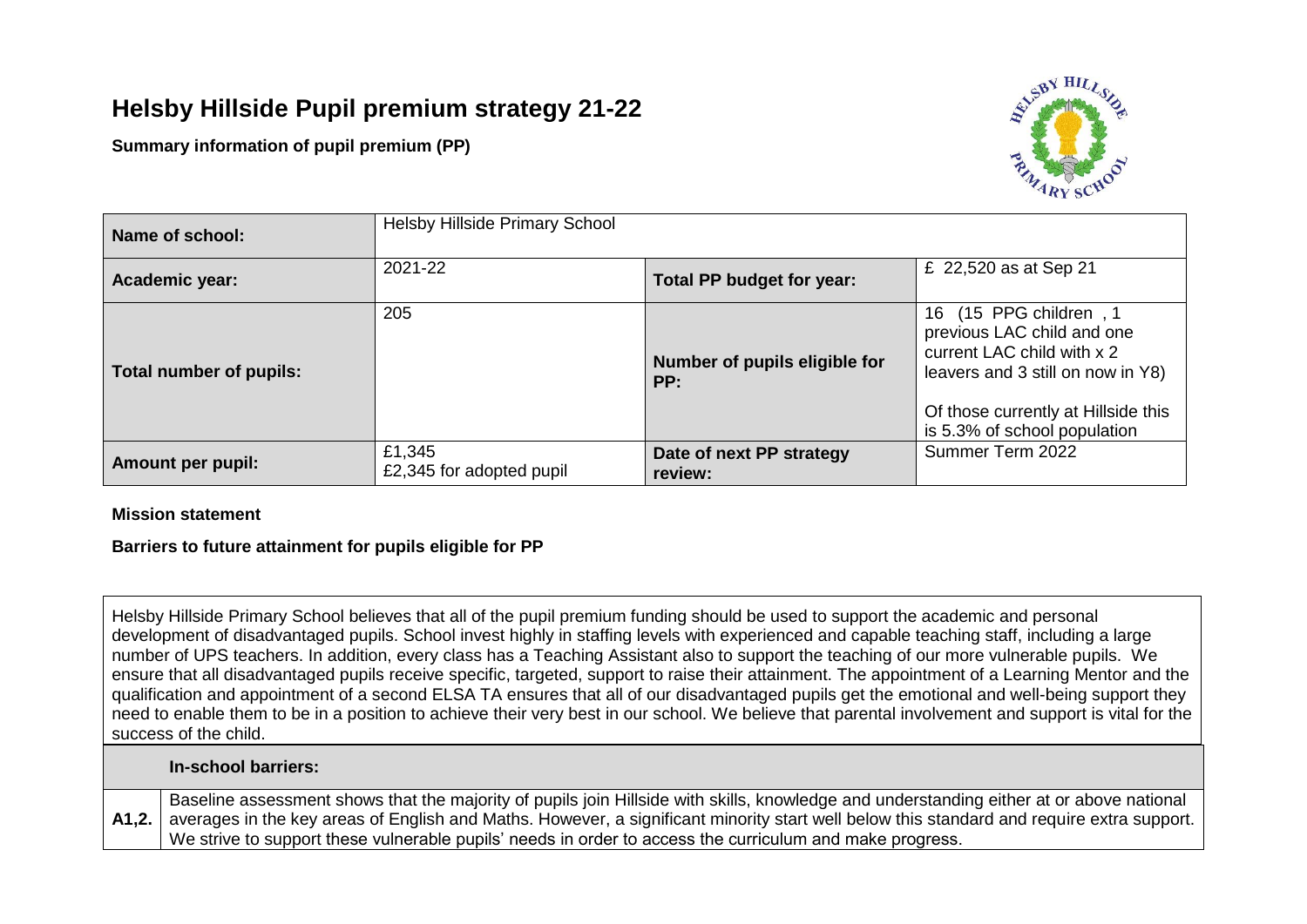| В. |                                                                                                                                                                                                                                                                                                                                                                                                  |
|----|--------------------------------------------------------------------------------------------------------------------------------------------------------------------------------------------------------------------------------------------------------------------------------------------------------------------------------------------------------------------------------------------------|
| C. | When pupils are presenting as having vulnerabilities in learning (e.g. SEND, social or emotional difficulties) or present with emotional<br>difficulties, experience of trauma or personal stress, they need targeted teaching time, nurturing and often the support of an appropriate<br>adult                                                                                                  |
|    | <b>External barriers:</b>                                                                                                                                                                                                                                                                                                                                                                        |
| D. | Most pupils are well supported at home with parents wanting the best for their children. Relationships between home and school are<br>usually strong however a small number of pupils are from families that benefit from multi-agency support and require encouragement to<br>engage with school and also to promote the importance of learning and prioritising attainment for their children. |
| Е. |                                                                                                                                                                                                                                                                                                                                                                                                  |
| F. |                                                                                                                                                                                                                                                                                                                                                                                                  |

## **Aims and outcomes**

| <b>Desired outcome:</b> |                                                                                                                                                                                                                        | Success criteria: (how will we evaluate)                                                                                                                                                                                                          |  |  |
|-------------------------|------------------------------------------------------------------------------------------------------------------------------------------------------------------------------------------------------------------------|---------------------------------------------------------------------------------------------------------------------------------------------------------------------------------------------------------------------------------------------------|--|--|
| A1.                     | For disadvantaged pupils to attain at least the age expected<br>standards in Reading, Writing and Maths so they have the vital<br>basic skills to access the full curriculum and are well prepared for<br>high school. | Analysis of data particularly at the end of each key stage, shows<br>that the majority of disadvantaged pupils achieve EXS.                                                                                                                       |  |  |
| A2.                     | For more able disadvantaged pupils (identified by high prior<br>attainment) to achieve a greater depth of understanding                                                                                                | Analysis of data particularly at the end of each key stage, shows<br>that the majority of these pupils achieve GDS                                                                                                                                |  |  |
| C.                      | Vulnerable pupils to receive the appropriate support in school for<br>either support with learning and reaching IEP targets or support<br>for specific emotional and /or mental health difficulties                    | IEP targets worked on with TAs to help boost progress and<br>ELSAs working to support vulnerable pupils with positive<br>outcomes                                                                                                                 |  |  |
| D.                      | Learning mentor and ELSAs involved in supporting vulnerable<br>families and children. Parents actively involved in supporting the<br>learning and attainment of their children                                         | Healthy children who are in the best place to take on board<br>teaching and learning supported when required by ELSAs,<br>learning mentor or FSW. Additional progress meetings with<br>parents arranged by teaching staff and attended by parents |  |  |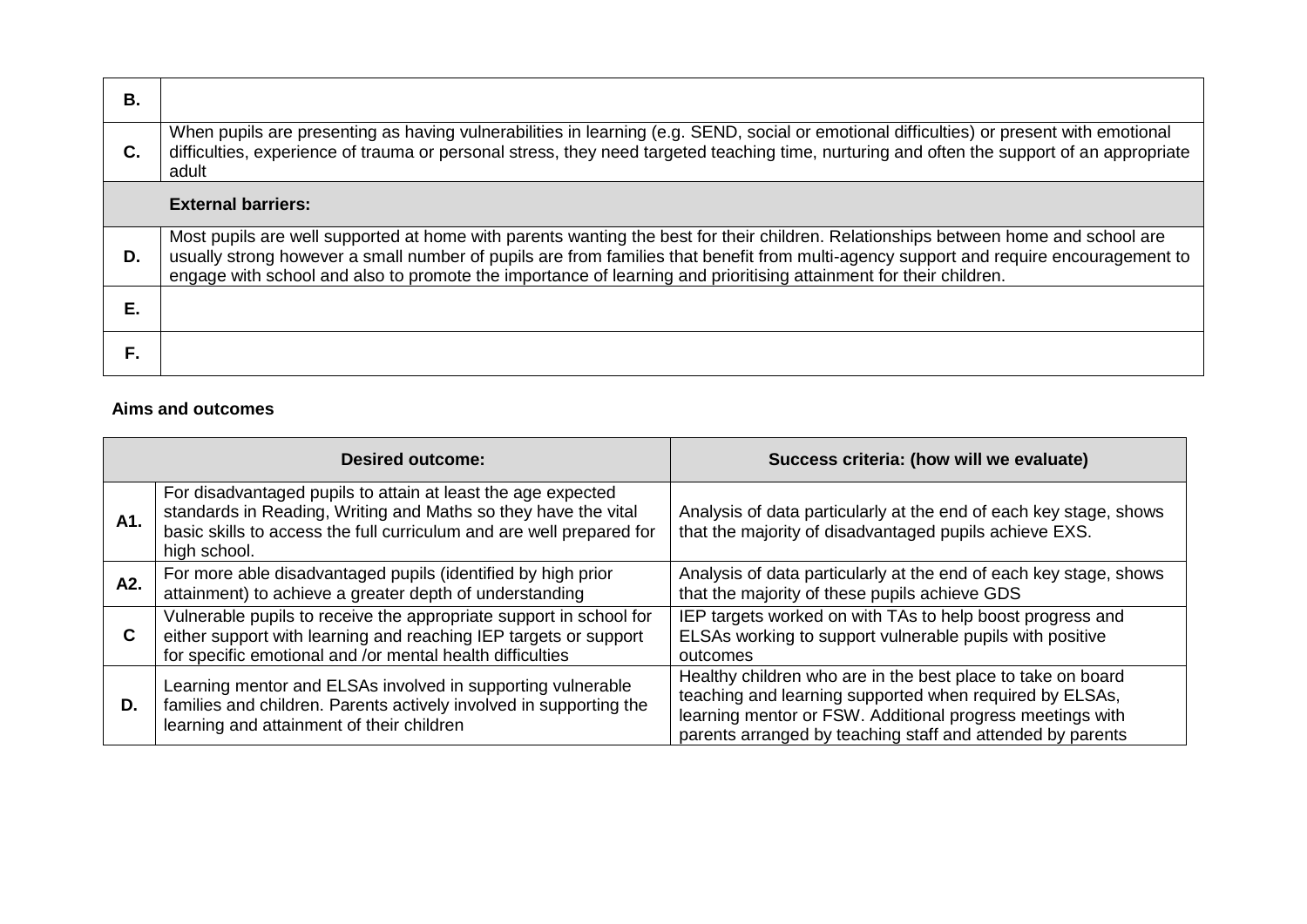# **Planned expenditure**

| <b>Desired</b><br>outcome | Action/approach                                                                                                                                                                                                                                                                                                                                                     | What is the evidence and<br>rationale for this choice?                                                                                       | How will you ensure it is<br>implemented well?                                                                                                                                                                                                                                                                                                                  | <b>Staff lead</b>                                                                                               | <b>Budget</b>                          | <b>Review</b><br>date                                                            |
|---------------------------|---------------------------------------------------------------------------------------------------------------------------------------------------------------------------------------------------------------------------------------------------------------------------------------------------------------------------------------------------------------------|----------------------------------------------------------------------------------------------------------------------------------------------|-----------------------------------------------------------------------------------------------------------------------------------------------------------------------------------------------------------------------------------------------------------------------------------------------------------------------------------------------------------------|-----------------------------------------------------------------------------------------------------------------|----------------------------------------|----------------------------------------------------------------------------------|
| A1,2                      | Each pupil in receipt of the<br>PPG (disadvantaged<br>pupils) will receive targeted<br>support                                                                                                                                                                                                                                                                      | Previous experience has<br>demonstrated positive<br>impact of this programme.                                                                | Senior leaders, particularly<br>the Head Teacher, SENCo<br>and PPG lead, will monitor<br>the effectiveness of the<br>sessions closely and<br>ensure that teaching is<br>impacting on learning.                                                                                                                                                                  | Head<br>teacher<br>PPG Lead:<br><b>Sarita</b><br>Jagota                                                         | £19775.00<br>towards TA<br>salary/time | <b>July 2022</b><br>(when 2021<br>$-2022$<br>assessment<br>data is<br>available) |
| A1,2                      | The progress of all<br>disadvantaged pupils will<br>be tracked termly as part of<br>the assessment process<br>with those PPG pupils at<br>risk of not making progress<br>identified and targeted.                                                                                                                                                                   | Previous experience has<br>demonstrated positive<br>impact of this focussed<br>scrutiny.                                                     | All PPG pupils identified on<br>class tracking grids and will<br>be discussed at termly<br>pupil progress meetings.<br>Intervention programmes<br>created if appropriate.                                                                                                                                                                                       | Head<br>teacher<br>PPG Lead:<br><b>Sarita</b><br>Jagota                                                         |                                        | <b>Jul 22</b>                                                                    |
| C                         | Learning Mentor<br>Involvement. When pupils<br>are presenting as having<br>vulnerabilities in learning<br>(e.g. SEND, social or<br>emotional difficulties,<br>safeguarding concerns),<br>school leaders and learning<br>mentor will consider how to<br>best support the pupil and<br>family through various<br>strategies, interventions or<br>liaison with partner | Previous experience has<br>demonstrated positive<br>impact of this programme<br>and recommendations<br>from fellow<br>professionals/research | Class teachers to identify<br>any concerns to PPG<br>Lead/Headteacher.<br>Leaders to ensure effective<br>provision is put in place. If<br>SEND, the IEP<br>implemented and carefully<br>monitored by PPG Lead.<br>PPG Lead to liaise with<br>learning mentor with a view<br>as to how to best support<br>needs of a family unit.<br><b>Ongoing ELSA support</b> | PPG Lead<br>Sarita<br>Jagota<br>Learning<br>Mentor<br>Lynda<br>Thomas<br>X2 ELSA<br>ongoing<br>group<br>support | £4000<br>£1000                         | <b>Jul 22</b>                                                                    |